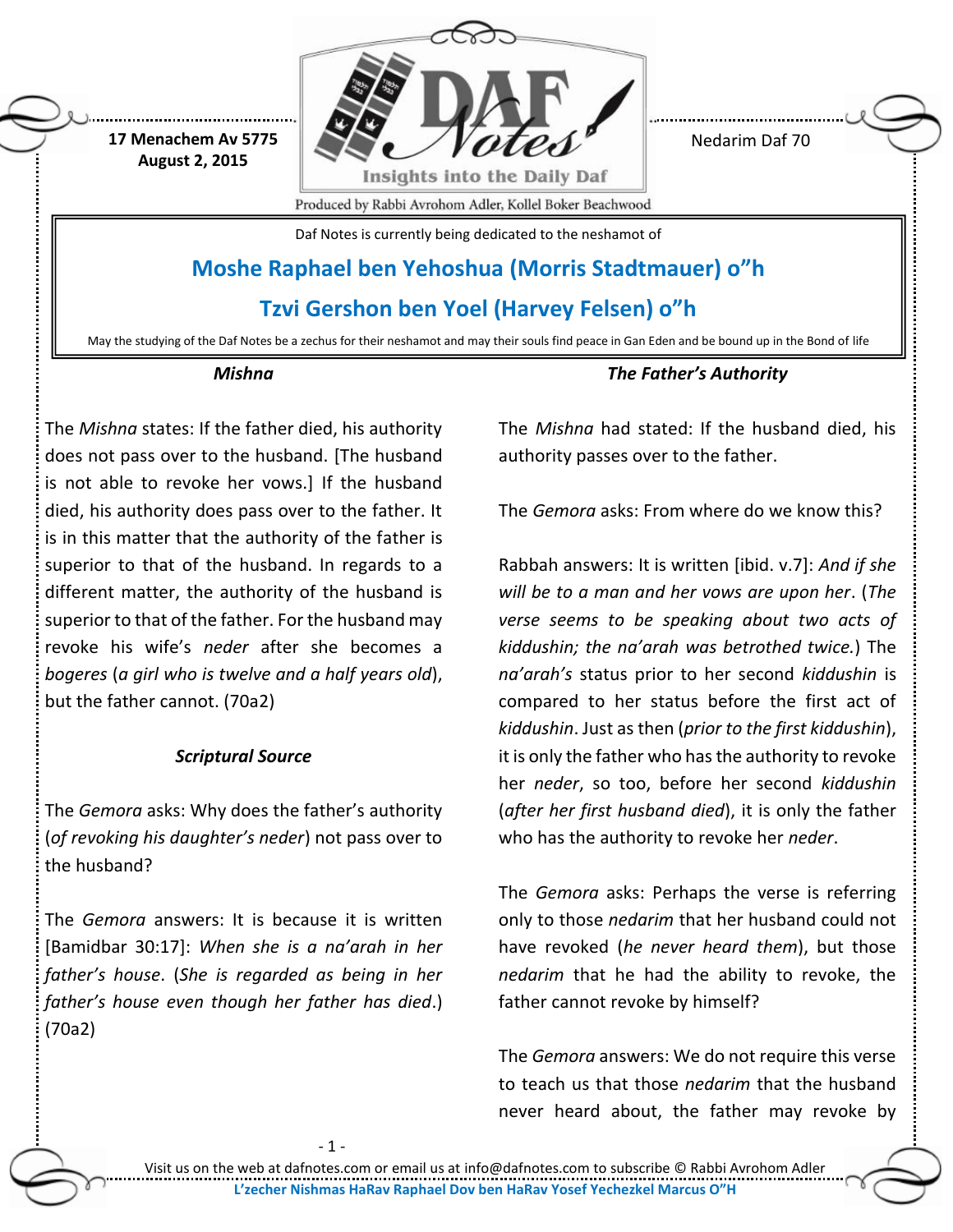

himself. For those *nedarim* (*that the father may revoke by himself*) are derived from the verse: *When she is a na'arah in her father's house*. (70a2 – 70b1)

### *Repetition of Bogeres*

The *Mishna* had stated: It is in this matter that the authority of the father is superior to that of the husband. In regards to a different matter, the authority of the husband is superior to that of the father. For the husband may revoke his wife's *neder* after she becomes a *bogeres* (*a girl who is twelve and a half years old*), but the father cannot.

The *Gemora* asks: What is the case that the husband revokes the *neder* of his *arusah* when she is a *bogeres*? If we are referring to a case where he betrothed her when she was a *na'arah*, and then she became a *bogeres*, let us see: The father's death and her becoming a *bogeres* remove her from her father's authority. Wouldn't it be logical to assume that just like, when the father dies, the authority (*to revoke her nedarim*) does not pass over to the husband, so too, when she becomes a *bogeres*, the authority should not pass over to the husband? Rather, we must be referring to a case where he betrothed her when she already was a *bogeres*. But didn't we learn in a *Mishna* below (73b): Concerning a *bogeres* who waited twelve months; Rabbi Eliezer says that since the husband is required to feed her, it is he (*alone, and not together with her father like the Chachamim maintain*) who annuls her vows!? (*Our Mishna is* 

- 2 -

*reflecting the opinion of Rabbi Eliezer; what is the necessity for the repetition?*)

(*Before the Gemora answers this question, it clarifies that Mishna.*) The *Gemora* asks: Why does the *Mishna* state: A *bogeres* who waited twelve months? Wouldn't thirty days be sufficient for her (*She doesn't need as much time to prepare as a na'arah*)?

The *Gemora* answers: The *Mishna* should be emended to read as follows: Concerning a *bogeres* (*who waited thirty days*) and one (*a na'arah*) who waited twelve months; Rabbi Eliezer says that since the husband is required to feed her, it is he who annuls her vows.

The *Gemora* answers (*as to the repetition of the halachah regarding a bogeres*): The primary place for this *halachah* was taught in our *Mishna* (*in Nedarim*), and the *halachah* is mentioned again only offer the argument between Rabbi Eliezer and the *Chachamim*.

Alternatively, we can answer that the primary place to teach this *halachah* was there. It was only mentioned here incidentally because the *Tanna* stated a case where the authority of the father is superior to that of the husband, he also mentioned a case where the authority of the husband is superior to that of the father. (70b1 – 70b2)